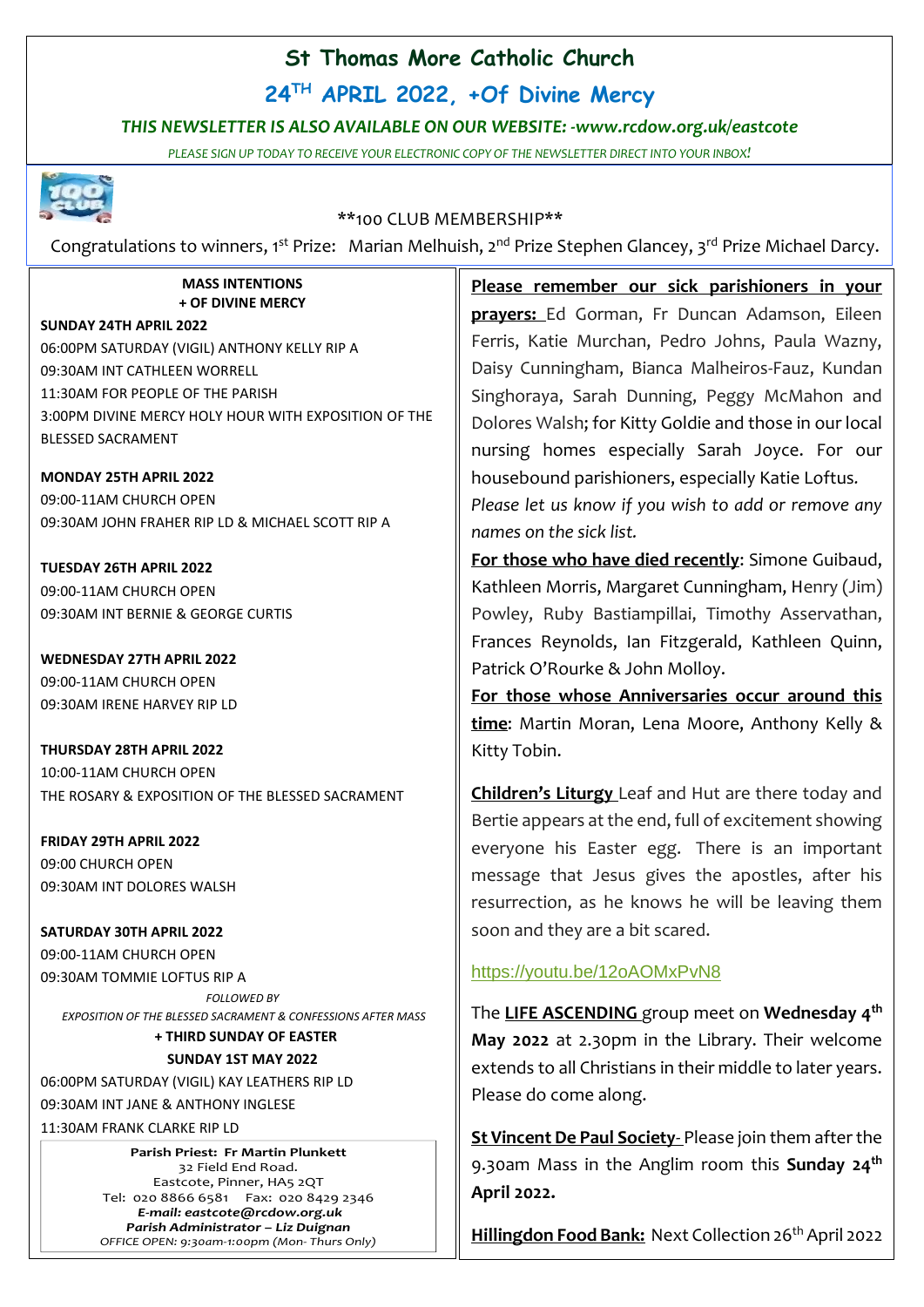

**Sunday 24th April 2022 + Of Divine Mercy**

Dear Parishioners,

This Sunday concludes our Easter Octave and is also called Divine Mercy Sunday. In the Gospel we hear of the post-resurrection appearances of Jesus which are packed with meaning, including parallels with the Holy Mass. Both appearances of Jesus occurred on the 'first day of the week' which is Sunday, the Lord's Day, the day we still gather today. Also, Jesus is present with his followers, speaking to them His Word (as in the Liturgy of the Word), offering them peace (as in the Sign of Peace), and showing them His crucified and risen body (as in the Liturgy of the Eucharist). The Apostles' response is worship, as is ours in the Holy Mass. The apostle Thomas needed to see the risen Lord in order to believe. But Jesus said, "Blessed are those who have not seen and have believed." As Christian people, we "walk by faith, not by sight" (2 Cor. 5:7). The Risen Lord is fully present with us in the Mass through the Eucharist, but it takes the eyes of faith to be able to see Him there. Furthermore, this passage includes the institution of the Sacrament of Confession. Jesus said to the Apostles, "Receive the Holy Spirit. Whose sins you forgive are forgiven them, and whose sins you retain are retained." In doing so, Jesus gave the Apostles the authority to forgive and retain sins in His name, now passed on through the priesthood. Both through the Holy Mass and the gift of absolution in Confession, we encounter the Divine Mercy of God, poured out through the life, death and Resurrection of Jesus, in the embrace of the Holy Spirit. Today let us give thanks for the gift of heaven's Divine Mercy and pray that we may be missionaries of merciful love in today's world.

*God bless, you Fr Martin* 

**Divine Mercy Sunday Holy Hour -** This Sunday we will have a Holy Hour in the Church at 3pm. This concludes our Easter Octave and it also confirms the immense gift of God's mercy at the heart of the Easter message. The holy hour is inspired by the private revelations to St Faustina Kowalska in which Jesus said to her in a vision: "*On that day (the 8th day of Easter each year) the very depths of My tender mercy are open. I pour out a whole ocean of graces upon those souls who approach the fount of My mercy. The soul that will go to Confession and receive Holy Communion shall obtain complete forgiveness of sins and punishment. On that day all the divine floodgates through which grace flow are opened. Let no soul fear to draw near to Me, even though its sins be as scarlet. My mercy is so great that no mind, be it of man or of angel, will be able to fathom it throughout all eternity."*

**Annual Mass of Thanksgiving for the Sacrament of Matrimony Westminster Cathedral,** Saturday 14th May 2022 at 3pm. The Cardinal is inviting to this Mass all couples in the Diocese, who are celebrating their 5th 10th, 25th, 30th, 40th, 50th and 60th (and every year over 60) wedding anniversary of Catholic marriage in 2022. If you are celebrating an anniversary, please give your parish clergy the following details: husband and wife's names, wedding date, full postal address and email (or telephone number, if no email). [eastcote@rcdow.org.uk](mailto:eastcote@rcdow.org.uk)